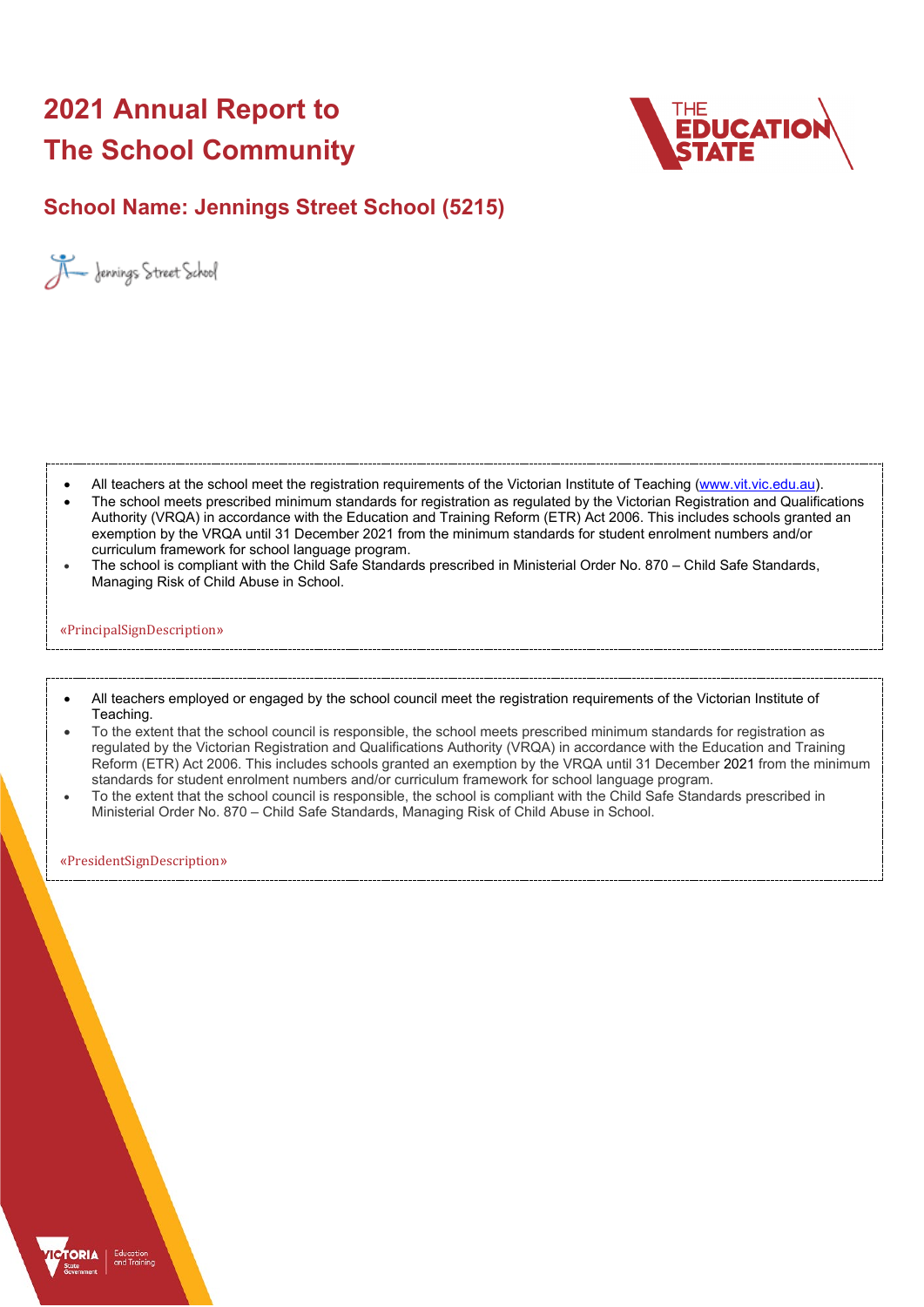## **About Our School**

## School context

All staff participated in the development of the school Vision, Mission and Values. The Learning Vision at Jennings Street School has been reviewed to reflect the evolving needs of the school. "At Jennings Street School we strive to achieve learning excellence for each and every student. Our values of safety, learning and respect highlight essential teachings for our students with autism, to equip them to maximise their potential and lead fulfilling lives". Within our vision and mission we promote a continuous process of collaboration between research, therapy, curriculum, and pedagogy to understand and deliver best practice in education for students with autism" this hinges on the collaborative, multi disciplinary approach to teaching the essential skills and knowledge for students with autism to thrive in life. The school has branded facilities and playgrounds to further enhance the development of embedded language around our beliefs. The continuous process of collaboration between research, therapy, curriculum, and pedagogy to understand and deliver best practice in education for students with autism remains central to our work. Whilst there has been a wholesale turn over of staffing, the multi-disciplinary learning environment with 7 therapists currently, provide expert knowledge in discrete areas of learning. The Student Engagement Policy has been reviewed reflecting greater inclusion of student voice and agency with primary, secondary and tertiary processes documented to support tiered interventions and whole school approaches to maintain a safe, supportive and inclusive environment for all students, staff and members of our community. In the 2021 Performance Summary Parent Satisfaction rated at 75% Safety 85%, Promoting positive behaviour 95% "Effective Teaching" at 81%, "Stimulating Learning" 84%, "high Expectations" 91%, "Safety"88%,

## Framework for Improving Student Outcomes (FISO)

The Jennings Street School 2021 self-evaluation against the FISO continua identified our school as operating across differing levels of the FISO continuum in Building Practice Excellence and Curriculum Planning and Assessment. The Key Improvement Strategies aligned to this work reflect our Achievement goals in the Strategic Plan. "Evidence based Professional learning" ranked lowest as "emerging". Strategies now in place to redress this include a holistic restructure of the Curriculum Assessment and Reporting Cycle to reflect a Semester cycle. The introduction of the Curriculum Level Tracker a reformed assessment platform has provided the catalyst for evidence based data informed discussions at a whole school, sub committee, cohort and individual level. Timely allocation for analysis of data sets has been built into the semester cycle to support teachers to use evidence to establish priority learning goals and next steps for learning. Sub committees are employing evidence to inform professional learning and cohort data driving the FISO inquiry cycles conducted weekly.

The schools assessment that "Professional Learning is Collaborative, involving reflection and feedback" ranks as embedded; this reflects the holistic approach in applying the FISO Improvement Cycle to drive our PLC's and the deeper connections teachers have made by unpacking the content descriptors within the Victorian Curriculum supporting improved instructional knowledge throughout this process. A documented line of sight tool identifies each of the Key Improvement Strategies and supports staff at all levels of the school from Principal to ES staff to articulate their role in progressing the growth of each KIS. A priority moving forward post COVID is the re-instatement of the Peer Observation, Reflection and Feedback cycle and showcasing of teacher inquiries to promote sharing of teacher practice.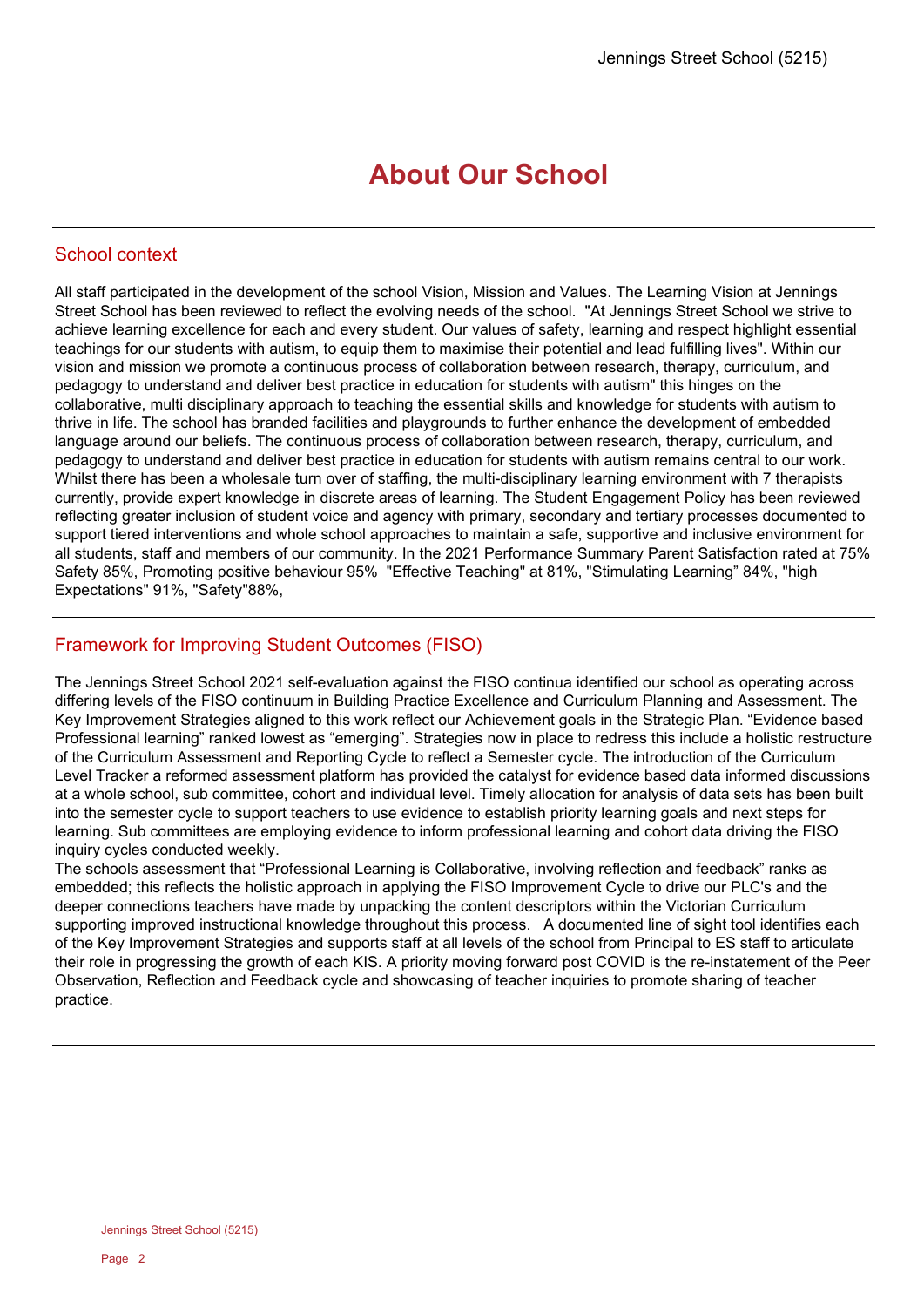# **Performance Summary**

The Performance Summary for government schools provides an overview of how this school is contributing to the objectives of the Education State and how it compares to other Victorian government schools.

All schools work in partnership with their school community to improve outcomes for children and young people. Sharing this information with parents and the wider school community helps to support community engagement in student learning, a key priority of the Framework for Improving Student Outcomes.

Refer to the 'How to read the Annual Report' section for help on how to interpret this report.

## SCHOOL PROFILE

### **Enrolment Profile**

A total of 119 students were enrolled at this school in 2021, 30 female and 89 male.

19 percent of students had English as an additional language and NDP percent were Aboriginal or Torres Strait Islander.

#### **Overall Socio-Economic Profile**

The overall school's socio-economic profile is based on the school's Student Family Occupation and Education index (SFOE). SFOE is a measure of socio-educational disadvantage of a school, based on educational and employment characteristics of the parents/carers of students enrolled at the school. Possible SFOE band values are: Low, Low-Medium, Medium and High. A 'Low' band represents a low level of socio-educational disadvantage, a 'High' band represents a high level of socio-educational disadvantage.

This school's SFOE band value is: Low - Medium

#### **Parent Satisfaction Summary**

The percent endorsement by parents on their school satisfaction level, as reported in the annual Parent Opinion Survey.

Percent endorsement indicates the percent of positive responses (agree or strongly agree) from parents who responded to the survey.



#### **School Staff Survey**

The percent endorsement by staff on School Climate, as reported in the annual School Staff Survey.

Percent endorsement indicates the percent of positive responses (agree or strongly agree) from staff who responded to the survey. Data is suppressed for schools with three or less respondents to the survey for confidentiality reasons.



Jennings Street School (5215)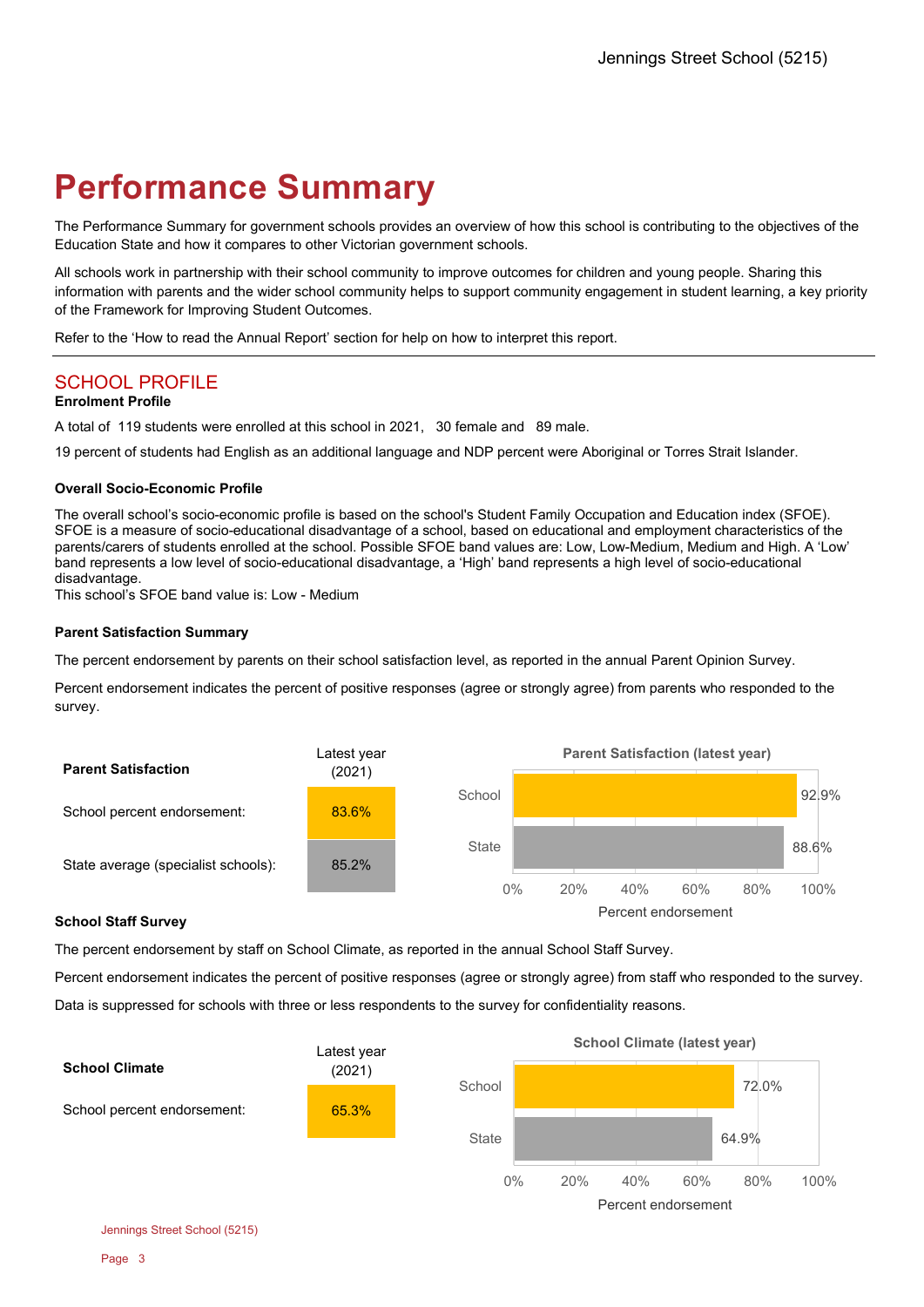State average (specialist schools): 64.9%

## Achievement

The 2 Key Improvement Strategies reflecting the student achievement goal are "To fully embed the school's pedagogical Model across all levels of the curriculum" and "To fully implement evidence based assessments and decision making across the curriculum. Students responded well within home schooling to the routine and structure delivered through the established pedagogical models in place at Jennings Street School. Learning Intentions were clearly established with lessons following a structured and predictable format. Differentiation included the use of visual schedules, graphic organizers, proloquo and screen cast-o-matic to support students to organize and navigate their learning. During remote learning the capacity to implement evidence based assessments was impacted severely which has been reflected in individual assessment data. The 2021 school year culminated with data entered on the new assessment platform "The Curriculum Level Tracker", with evidence to validate its achievement. Comparative Data Semester 2 2020 - Semester2 2021 has provided the foundation to springboard priority actions from a number of lenses in support of the "Achievement" targets to progress work in this area in 2022. Individual data analysis supported teachers to develop Trends and Gaps used to inform the term planning and documentation of individual student goals. This micro lens on learning by teachers is designed to promote l growth for every student. The maths sub committee has identified from data analysis the statistics and probability sub strand school wide as an area of focus and planned professional learning to support teacher instructional knowledge. The continued analysis of data at a cohort level will drive the FISO Inquiry cycles building instruction knowledge and practice of teachers.

## ACHIEVEMENT

#### **Teacher Judgement of student achievement**

Percent of results at each achievement level in English and Mathematics.

#### **English**

| Achievement<br>Level          | Latest year<br>(2021) |                   |             |       |       |     | <b>English (Latest year)</b> |     |      |
|-------------------------------|-----------------------|-------------------|-------------|-------|-------|-----|------------------------------|-----|------|
| A                             | 1.7%                  |                   | Α           | 4.5%  |       |     |                              |     |      |
| $\sf B$                       | 11.8%                 |                   | B           | 6.9%  |       |     |                              |     |      |
| $\mathsf C$                   | 20.4%                 |                   | $\mathsf C$ |       | 13.0% |     |                              |     |      |
| D                             | 9.8%                  |                   | D           |       | 17.9% |     |                              |     |      |
| 0.5                           | 7.8%                  |                   | 0.5         | 4.9%  |       |     |                              |     |      |
| F to F.5                      | 17.0%                 |                   | F to F.5    |       | 23.5% |     |                              |     |      |
| 1 to 1.5                      | 15.2%                 |                   | 1 to 1.5    |       | 16.7% |     |                              |     |      |
| 2 to 2.5                      | 8.6%                  |                   | 2 to 2.5    |       | 11.0% |     |                              |     |      |
| 3 to 3.5                      | 4.6%                  | Achievement Level | 3 to 3.5    | 1.6%  |       |     |                              |     |      |
| 4 to 4.5                      | 1.4%                  |                   | 4 to 4.5    | $0\%$ |       |     |                              |     |      |
| 5 to 5.5                      | 0.6%                  |                   | 5 to 5.5    | $0\%$ |       |     |                              |     |      |
| 6 to 6.5                      | 1.1%                  |                   | 6 to 6.5    | $0\%$ |       |     |                              |     |      |
| 7 to 7.5                      | <b>NDA</b>            |                   | 7 to 7.5    | $0\%$ |       |     |                              |     |      |
| 8 to 8.5                      | <b>NDA</b>            |                   | 8 to 8.5    | $0\%$ |       |     |                              |     |      |
| 9 to 9.5                      | <b>NDA</b>            |                   | 9 to 9.5    | $0\%$ |       |     |                              |     |      |
| 10 to 10.5                    | <b>NDA</b>            |                   | 10 to 10.5  | $0\%$ |       |     |                              |     |      |
|                               |                       |                   | 11 to 11.5  | $0\%$ |       |     |                              |     |      |
|                               |                       |                   | <b>NA</b>   | $0\%$ |       |     |                              |     |      |
| Jennings Street School (5215) |                       |                   |             | $0\%$ | 20%   | 40% | 60%                          | 80% | 100% |
| Page 4                        |                       |                   |             |       |       |     | Percent of results           |     |      |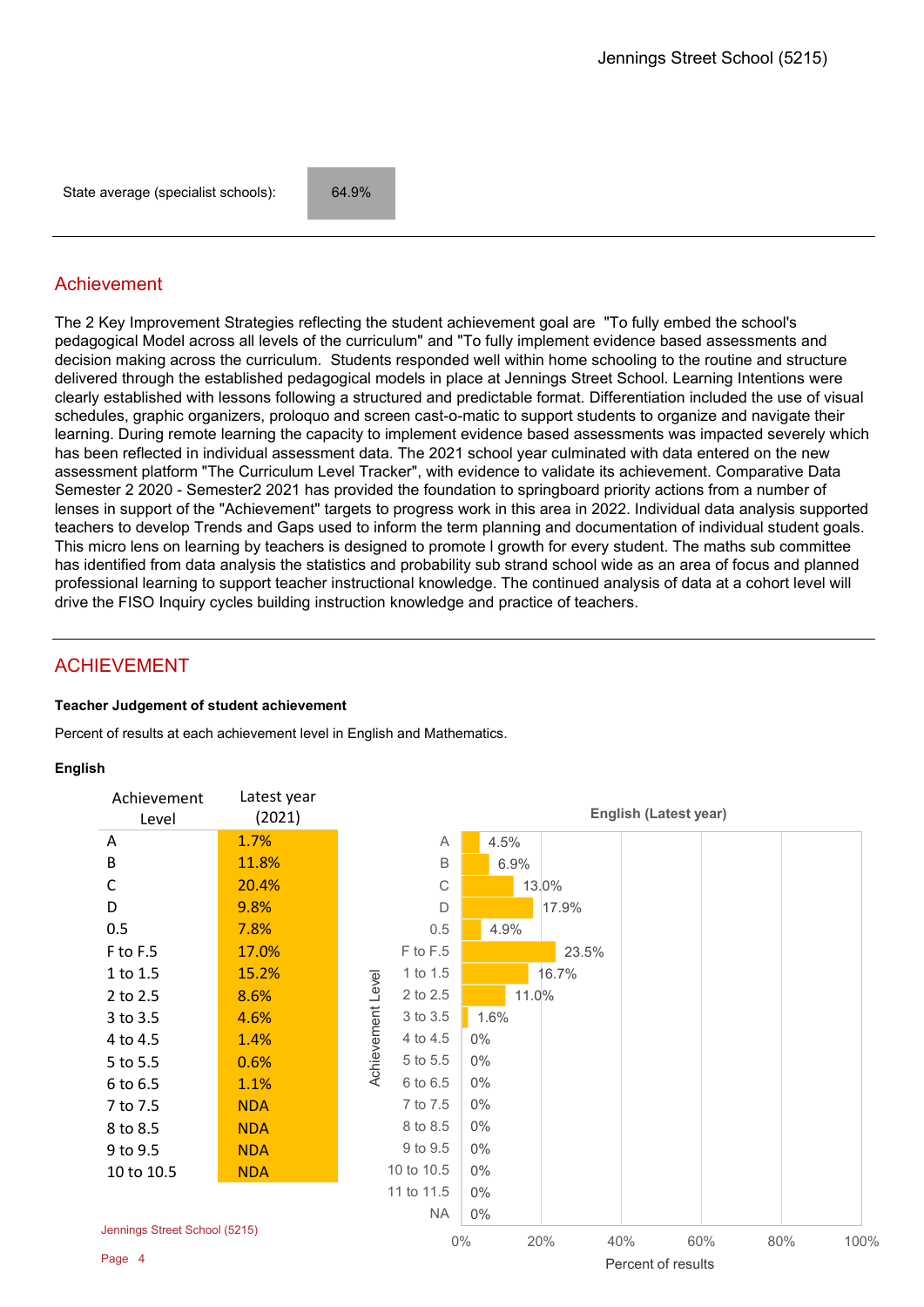| 11 to 11.5           | <b>NDA</b>            |                   |              |       |       |       |     |                                  |     |      |
|----------------------|-----------------------|-------------------|--------------|-------|-------|-------|-----|----------------------------------|-----|------|
| <b>NA</b>            | <b>NDA</b>            |                   |              |       |       |       |     |                                  |     |      |
| <b>Mathematics</b>   |                       |                   |              |       |       |       |     |                                  |     |      |
| Achievement<br>Level | Latest year<br>(2021) |                   |              |       |       |       |     | <b>Mathematics (Latest year)</b> |     |      |
| Α                    | 2.0%                  |                   | Α            | 6.2%  |       |       |     |                                  |     |      |
| B                    | 12.9%                 |                   | B            | 5.3%  |       |       |     |                                  |     |      |
| C                    | 16.4%                 |                   | $\mathsf{C}$ |       | 12.3% |       |     |                                  |     |      |
| D                    | 12.1%                 |                   | $\mathsf{D}$ |       |       | 15.2% |     |                                  |     |      |
| 0.5                  | 2.9%                  |                   | 0.5          | 4.1%  |       |       |     |                                  |     |      |
| F to F.5             | 11.5%                 |                   | F to F.5     |       |       | 25.1% |     |                                  |     |      |
| 1 to 1.5             | 11.5%                 | Achievement Level | 1 to 1.5     |       |       | 13.6% |     |                                  |     |      |
| 2 to 2.5             | 11.5%                 |                   | 2 to 2.5     |       |       | 13.6% |     |                                  |     |      |
| 3 to 3.5             | 10.3%                 |                   | 3 to 3.5     | 4.5%  |       |       |     |                                  |     |      |
| 4 to 4.5             | 7.8%                  |                   | 4 to 4.5     | $0\%$ |       |       |     |                                  |     |      |
| 5 to 5.5             | 0.6%                  |                   | 5 to 5.5     | $0\%$ |       |       |     |                                  |     |      |
| 6 to 6.5             | 0.6%                  |                   | 6 to 6.5     | $0\%$ |       |       |     |                                  |     |      |
| 7 to 7.5             | <b>NDA</b>            |                   | 7 to 7.5     | $0\%$ |       |       |     |                                  |     |      |
| 8 to 8.5             | <b>NDA</b>            |                   | 8 to 8.5     | $0\%$ |       |       |     |                                  |     |      |
| 9 to 9.5             | <b>NDA</b>            |                   | 9 to 9.5     | $0\%$ |       |       |     |                                  |     |      |
| 10 to 10.5           | <b>NDA</b>            |                   | 10 to 10.5   | $0\%$ |       |       |     |                                  |     |      |
| 11 to 11.5           | <b>NDA</b>            |                   | 11 to 11.5   | $0\%$ |       |       |     |                                  |     |      |
| <b>NA</b>            | <b>NDA</b>            |                   | <b>NA</b>    | $0\%$ |       |       |     |                                  |     |      |
|                      |                       |                   | $0\%$        |       | 20%   |       | 40% | 60%                              | 80% | 100% |
|                      |                       |                   |              |       |       |       |     | Percent of results               |     |      |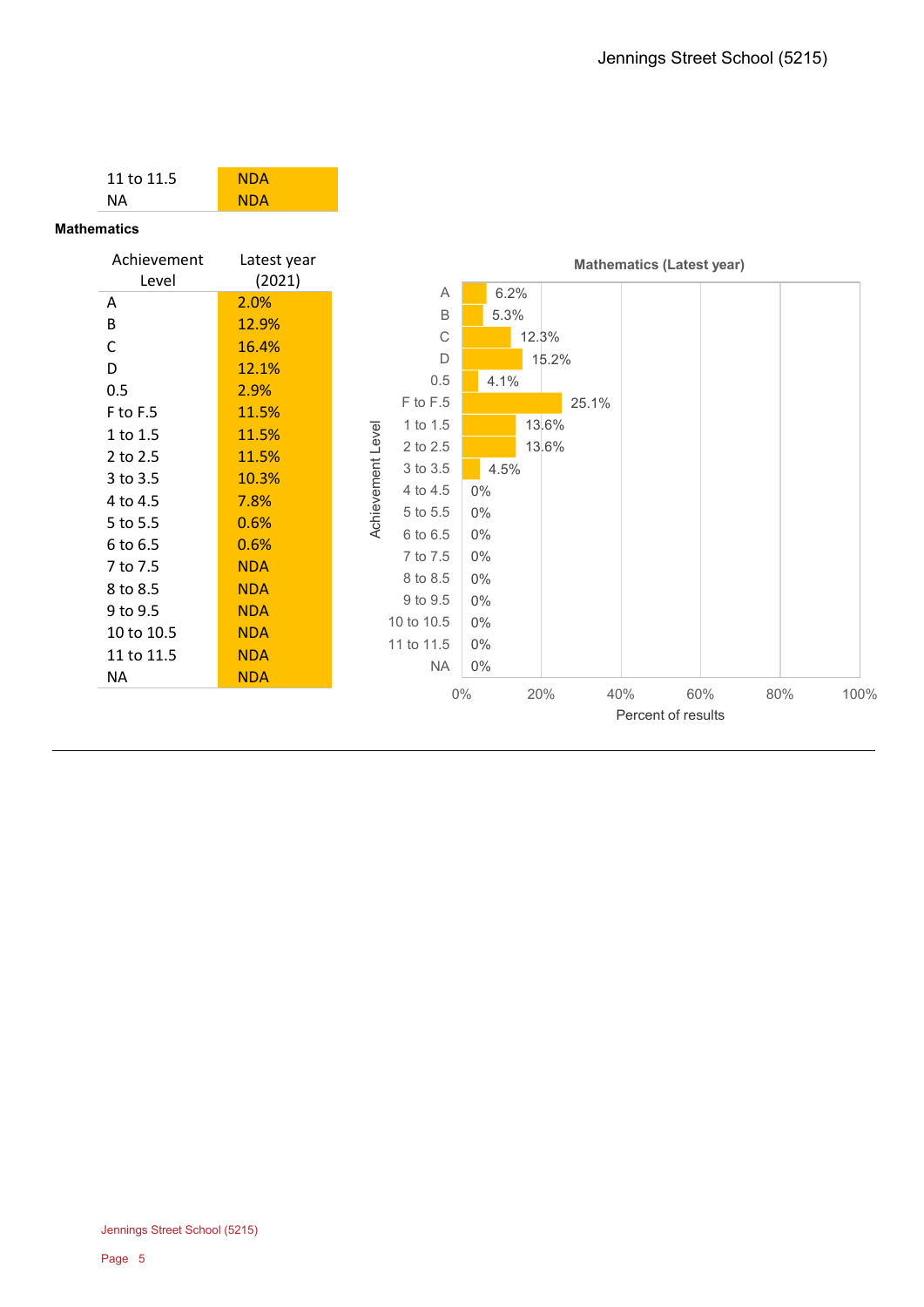## **Engagement**

The schools progress against Key Improvement Strategy 3 "Develop students as active and empowered learners" is currently ranked as "Emerging" against the FISO continua, as we continue to develop strategies to activate student voice, agency and leadership and build connectedness and pride school wide. The PBS team have met fortnightly to drive this work with the "Spectrum of Voice" scale an important framework for teachers to assess where students are operating and develop student strategies to further develop voice. This body of work will constitute the development of Individualised Autism profiles, a timeline that has been impacted by COVID. The Student Wellbeing and Engagement policy has been revised to reflect the inclusion of voice and agency practices within the school and the establishment of the "Podcast" Elective in the Later Years, although in the early conception stages, is designed to create strategies for promoting pride and connectedness across the school.

Student engagement in learning remained stable throughout the Remote Learning period with over 20% of students eventually in attendance onsite under the "Family hardship" category.

The 2021 School Staff Survey results against established targets reflecting student engagement, were positive with: "Focus on real life problems" increasing to 90%

"Promote student ownership of student goals increasing to 75%

Understand formative assessment increasing to 95%4

In the parent opinion survey:

Voice and Agency endorsement was 75%

Student cognitive engagement – Motivation and support increased to 88%

## ENGAGEMENT

#### **Average Number of Student Absence Days**

Absence from school can impact on students' learning. Common reasons for non-attendance include illness and extended family holidays. Absence data in 2020 and 2021 may have been influenced by COVID-19.

| <b>Student Absence</b>                 | 2018 | 2019 | 2020 | 2021 | 4-vear<br>average |
|----------------------------------------|------|------|------|------|-------------------|
| School average number of absence days: | 23.1 | 20.4 | 24.0 | 19.4 | 21.7              |

#### **Students exiting to further studies or full-time employment**

Percentage of students going on to further studies or full-time employment.

Note: This measure refers to data from the previous calendar year. Data excludes destinations recorded as 'Unknown'.

| <b>Student Exits</b>                                      | 2018       | 2019       | 2020       | 2021       | 4-year<br>average |
|-----------------------------------------------------------|------------|------------|------------|------------|-------------------|
| School percent of students with positive<br>destinations: | <b>NDP</b> | <b>NDA</b> | <b>NDA</b> | <b>NDP</b> | $100.0\%$         |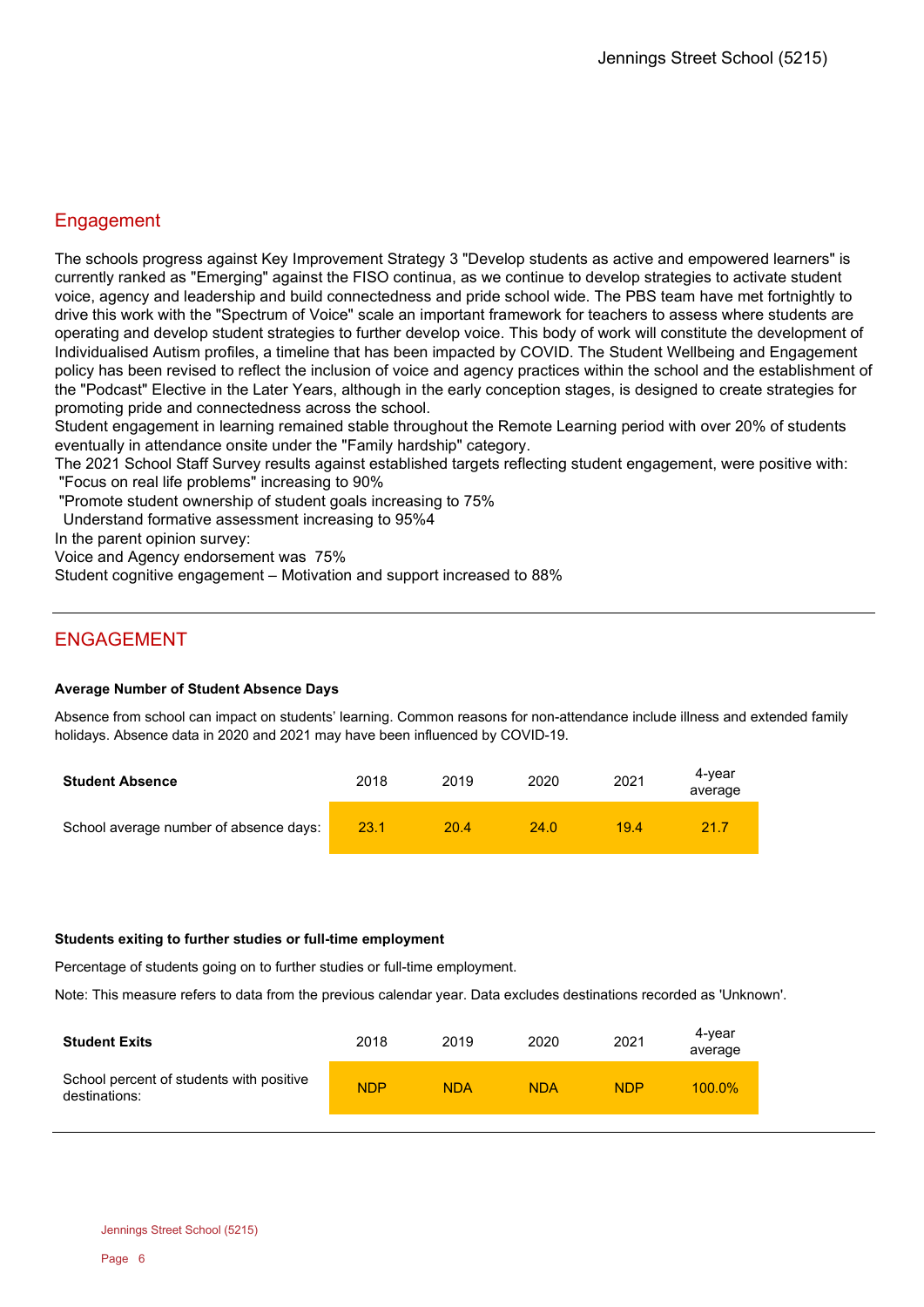## **Wellbeing**

The final KIS "Build the Personal and Social capabilities of each student" is tracking at "embedding" on the FISO continua. This reflects the schools status around integrating evidence based pro social and emotional strategies into learning programs. Play is embedded across the school with weekly lessons in the Primary Years, Relationship Based Play, Floor Time, Zones of Regulation, Learn to Play and We Thinkers curriculum programs are in place beyond the primary years. The completion of the Early Collaborative Checklist has been instrumental in assessing students play capabilities. Professional learning opportunities supported teachers to develop cross curricula learning opportunities for students functioning between A - D of the Victorian Curriculum.

The Health Team has developed a comprehensive scope and sequence of curriculum inclusive of units; Developing Friendship Skills, Developing Self Esteem, Expressing Feelings and Preferences and Relationships and online safety lessons and sex education. Teachers have been using the Gradual Release Model of Instruction to deliver explicit learning and teaching. The Health rubrics have supported teachers in their knowledge of students skills and competencies with the 3% growth target in personal and social learning met throughout 2021.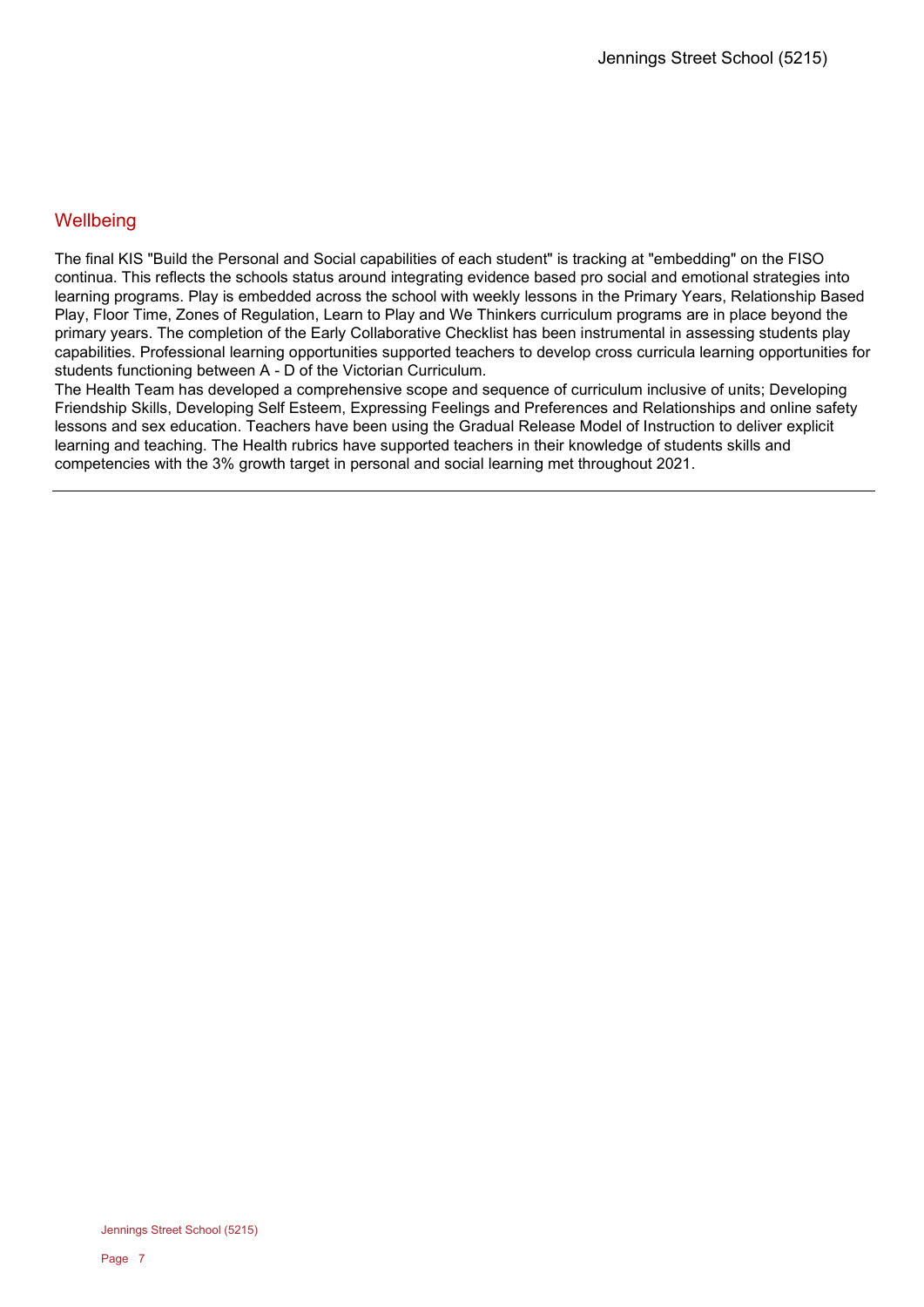## Finance performance and position

In 2021 the Jennings Street School reconciliation amount was calculated at \$1,479.160. an extremely unusual surplus resulting from the 2nd year of COVID 19, the subsequent increase in home schooling as a result of the pandemic, unfilled staffing positions and the reduction in expenditure towards planned learning and extra curricula programs. The school was unable to cash down from the credit component of the Student Resource Package and accessed the Cash Grant amount of \$276,258.69 and funds from the High Yield Account to operate. The targeted amount of approximately \$100,000 for the refurbishment of the Tramcar became consolidated revenue as the school withdrew from this project in light of the favoured project with the VSBA to develop a Master Plan for Applied Learning Facilities to be funded within a Major and Capital Works Grant anticipated to be released in May 2022. The school has subsequently had 3 relocatable buildings installed in lieu of the planned facilities, allowing the senior aged students to engage in applied learning programs.

> **For more detailed information regarding our school please visit our website at [jennings.street.sch@education.vic.gov.au](file://UXENSVR/%7BFD34A37F%7D/EXT/VZ/jennings.street.sch@education.vic.gov.au)**

# **Financial Performance and Position**

## FINANCIAL PERFORMANCE - OPERATING STATEMENT SUMMARY FOR THE YEAR ENDING 31 DECEMBER, 2021

| <b>Revenue</b>                        | <b>Actual</b> |
|---------------------------------------|---------------|
| <b>Student Resource Package</b>       | \$6,103,835   |
| <b>Government Provided DET Grants</b> | \$309,062     |
| <b>Government Grants Commonwealth</b> | \$106         |
| <b>Government Grants State</b>        | \$0           |
| <b>Revenue Other</b>                  | \$5,234       |
| <b>Locally Raised Funds</b>           | \$17,767      |
| <b>Capital Grants</b>                 | \$0           |
| <b>Total Operating Revenue</b>        | \$6,436,004   |

| Equity <sup>1</sup>                                        | <b>Actual</b> |
|------------------------------------------------------------|---------------|
| <b>Equity (Social Disadvantage)</b>                        | \$24,539      |
| Equity (Catch Up)                                          | \$0           |
| <b>Transition Funding</b>                                  | \$0           |
| <b>Equity (Social Disadvantage - Extraordinary Growth)</b> | \$0           |
| <b>Equity Total</b>                                        | \$24,539      |

| <b>Expenditure</b>              | <b>Actual</b> |
|---------------------------------|---------------|
| Student Resource Package 2      | \$4.628.859   |
| <b>Adjustments</b>              | \$0           |
| <b>Books &amp; Publications</b> | \$2.252       |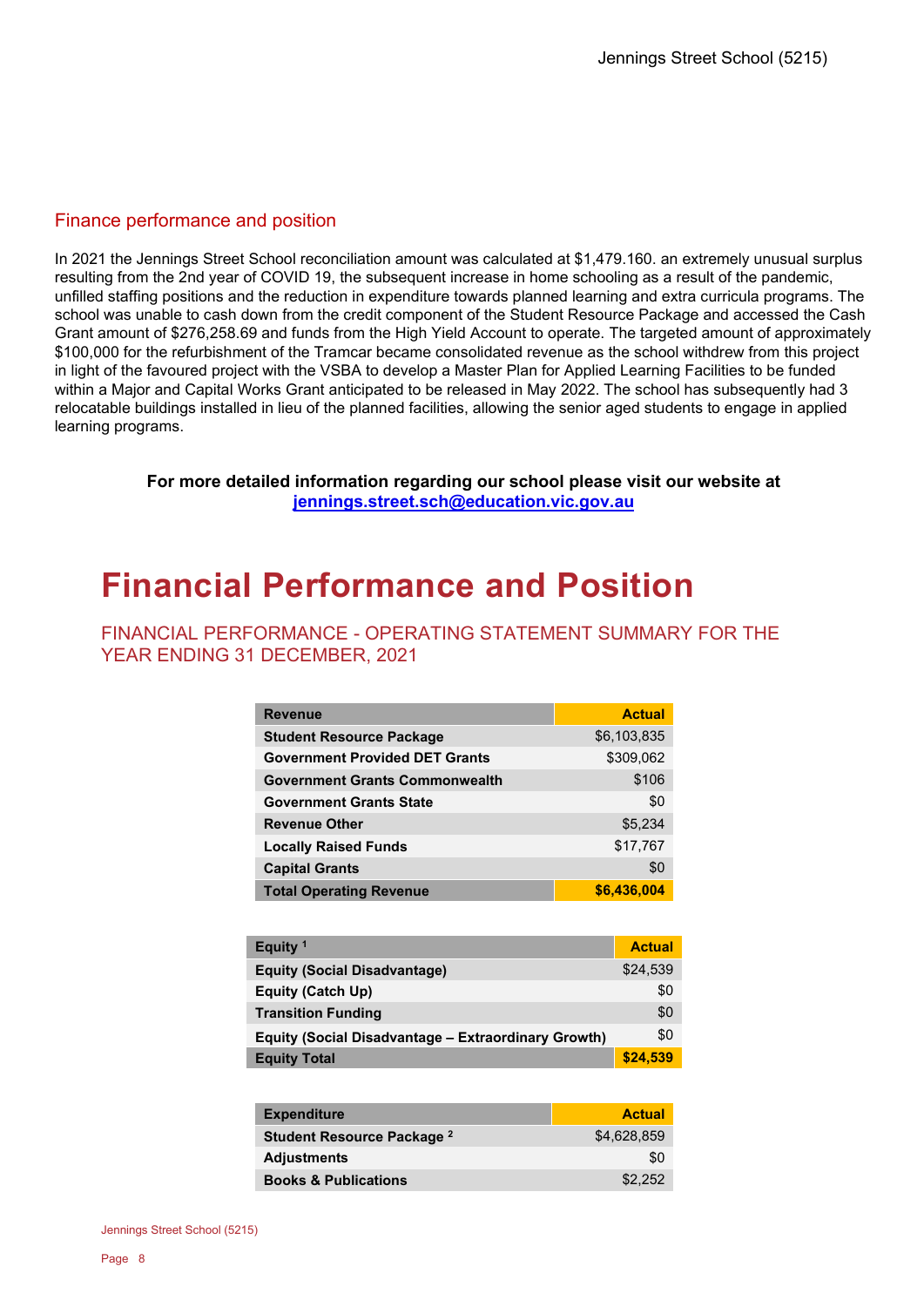| <b>Expenditure</b>                    | <b>Actual</b> |
|---------------------------------------|---------------|
| <b>Camps/Excursions/Activities</b>    | \$13,784      |
| <b>Communication Costs</b>            | \$17,806      |
| <b>Consumables</b>                    | \$66,705      |
| Miscellaneous Expense <sup>3</sup>    | \$60,509      |
| <b>Professional Development</b>       | \$19,556      |
| <b>Equipment/Maintenance/Hire</b>     | \$84,159      |
| <b>Property Services</b>              | \$59,941      |
| Salaries & Allowances <sup>4</sup>    | \$6,338       |
| <b>Support Services</b>               | \$554,477     |
| <b>Trading &amp; Fundraising</b>      | \$8,939       |
| <b>Motor Vehicle Expenses</b>         | \$2,903       |
| <b>Travel &amp; Subsistence</b>       | \$0           |
| <b>Utilities</b>                      | \$45,917      |
| <b>Total Operating Expenditure</b>    | \$5,572,144   |
| <b>Net Operating Surplus/-Deficit</b> | \$863,860     |
| <b>Asset Acquisitions</b>             | \$0           |

- (1) The equity funding reported above is a subset of the overall revenue reported by the school.
- (2) Student Resource Package Expenditure figures are as of 25 Feb 2022 and are subject to change during the reconciliation process.
- (3) Miscellaneous Expenses include bank charges, administration expenses, insurance and taxation charges.
- (4) Salaries and Allowances refers to school-level payroll.

## FINANCIAL POSITION AS AT 31 DECEMBER 2021

| <b>Funds available</b>               | <b>Actual</b> |
|--------------------------------------|---------------|
| <b>High Yield Investment Account</b> | \$937.418     |
| <b>Official Account</b>              | \$28,638      |
| <b>Other Accounts</b>                | \$0           |
| <b>Total Funds Available</b>         | \$966,055     |

| <b>Financial Commitments</b>                    | <b>Actual</b> |
|-------------------------------------------------|---------------|
| <b>Operating Reserve</b>                        | \$152,454     |
| <b>Other Recurrent Expenditure</b>              | \$0           |
| <b>Provision Accounts</b>                       | \$0           |
| <b>Funds Received in Advance</b>                | \$32,704      |
| <b>School Based Programs</b>                    | \$348,000     |
| <b>Beneficiary/Memorial Accounts</b>            | \$0           |
| <b>Cooperative Bank Account</b>                 | \$0           |
| <b>Funds for Committees/Shared Arrangements</b> | \$0           |
| <b>Repayable to the Department</b>              | \$0           |
| Asset/Equipment Replacement < 12 months         | \$150,000     |
| Capital - Buildings/Grounds < 12 months         | \$0           |